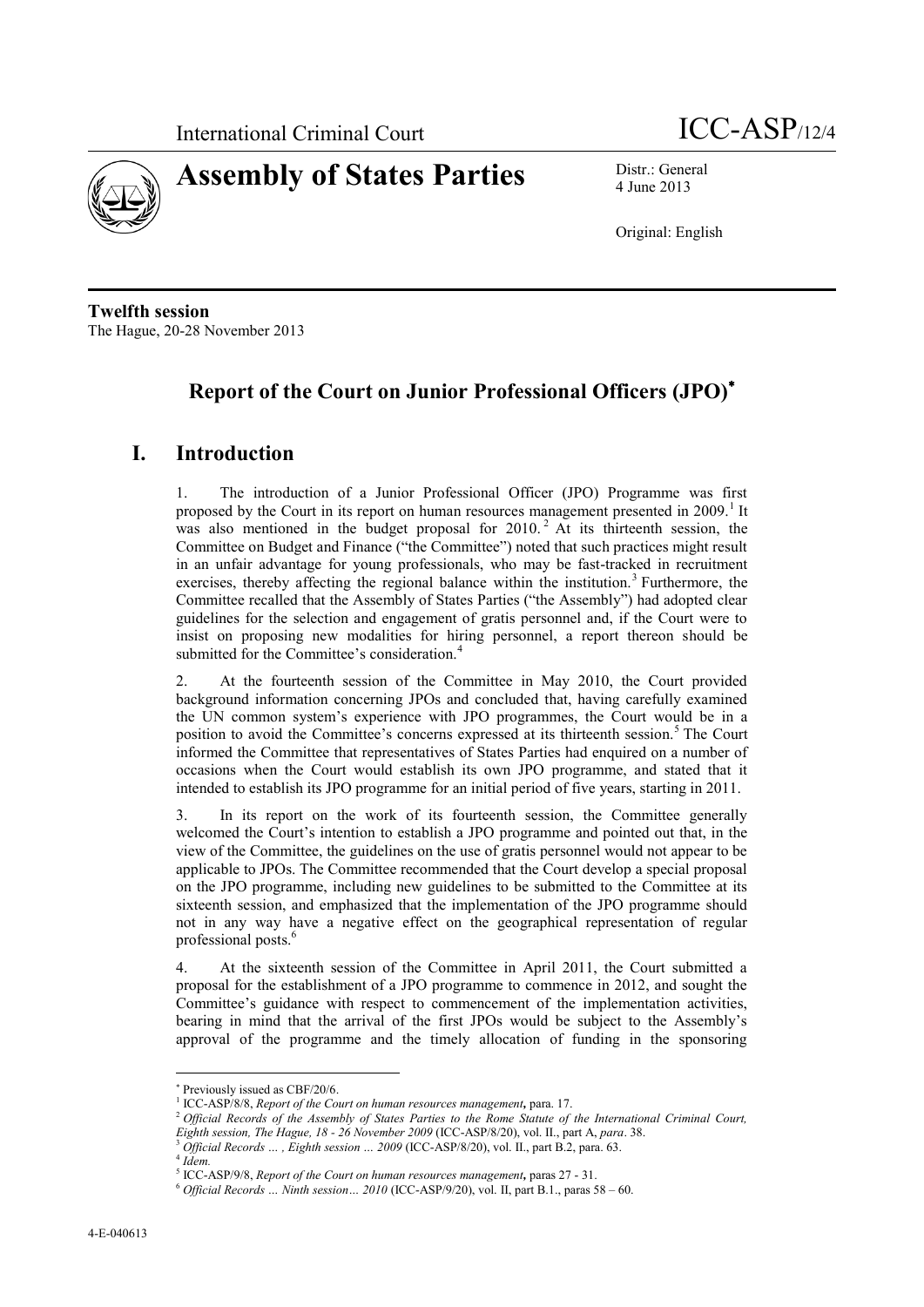countries' respective national budgets.<sup>7</sup> The Court emphasized that JPOs did not have an impact on geographical representation.

5. In its report on the work of its sixteenth session, the Committee took note of the Court's proposal for establishing a JPO programme and recommended that the Court refine its proposal to ensure all costs associated with a JPO programme were identified.<sup>8</sup> The Committee further recommended that the Court identify concrete areas where the work of JPOs would be a contribution for the Court and that the Court consider the number of JPOs per year that could be accommodated, the costs of additional workstations, as well as the costs for administering the programme, which should be fully recovered from the sponsoring countries.

6. At the eighteenth session of the Committee in April 2012, the Court confirmed that the costs for administering a JPO programme, including the costs of additional workstations, were recovered from the sponsoring countries, through overhead charges.<sup>9</sup> The Court informed the Committee that it would be able to accommodate at least 10 JPOs at any given time in many functional areas of the Court.

7. In its report on the work of its eighteenth session, the Committee invited the Court to provide a transparent policy applied inside the Court and to present confirmation that the financial policy of other organizations would be applied in full to the JPO programme for final consideration by the Committee during its nineteenth session.<sup>10</sup>

8. At the nineteenth session of the Committee, the Court presented a further report on the proposed JPO programme.<sup>11</sup> In its report on the work of its nineteenth session, the Committee invited the Court to present a concrete and comprehensive proposal with regard to the establishment of the JPO programme.<sup>12</sup>

## **II. Proposal for the JPO programme**

9. In support of its proposal for the establishment of a JPO programme, the Court submits the following:

(a) Guidelines for the Junior Professional Officer (JPO) Programme of the International Criminal Court, including the template for requesting a JPO (Annex I);

(b) JPO Request form (Annex II); and

(c) A sample bilateral Memorandum of Understanding between the Court and a donor country (Annex III).

10. The Guidelines describe in detail every aspect of management of the JPO programme, from initial identification of the need for and requesting a JPO, the selection and recruitment process, appointment and contractual modalities and the administration, supervision and training of JPOs. It also includes a section on financial management.

11. The above documentation was prepared with the help of an expert consultant following a review of the materials of other organizations that run JPO programmes.

### **III. Next steps**

12. A number of potential donor countries have approached the Court and expressed their wish that it commence its JPO programme in 2014. In principle, the Court stands ready to do so. However, before the programme is put into operation, the following is required:

(a) Memoranda of Understanding need to be negotiated between the Court and interested sponsors;

<sup>7</sup> ICC-ASP/10/9, *Report of the Court on human resources management,* paras 30 – 40.

<sup>8</sup> *Official Records … Tenth session… 2011* (ICC-ASP/10/20), vol. II, part B.1., para. 64.

<sup>9</sup> ICC-ASP/11/7, *Report of the Court on human resources management*, paras. 47 - 54.

<sup>10</sup> ICC-ASP/11/5, *Report of the Committee on Budget and Finance on the work of its eighteenth session*, para. 54.

<sup>&</sup>lt;sup>11</sup> CBF/19/16, *Report of the Court on Junior Professional Officers*.

<sup>&</sup>lt;sup>12</sup> Official Records ... Eleventh session ... 2012 (ICC-ASP/11/20), vol. II, part B. 2, para. 57.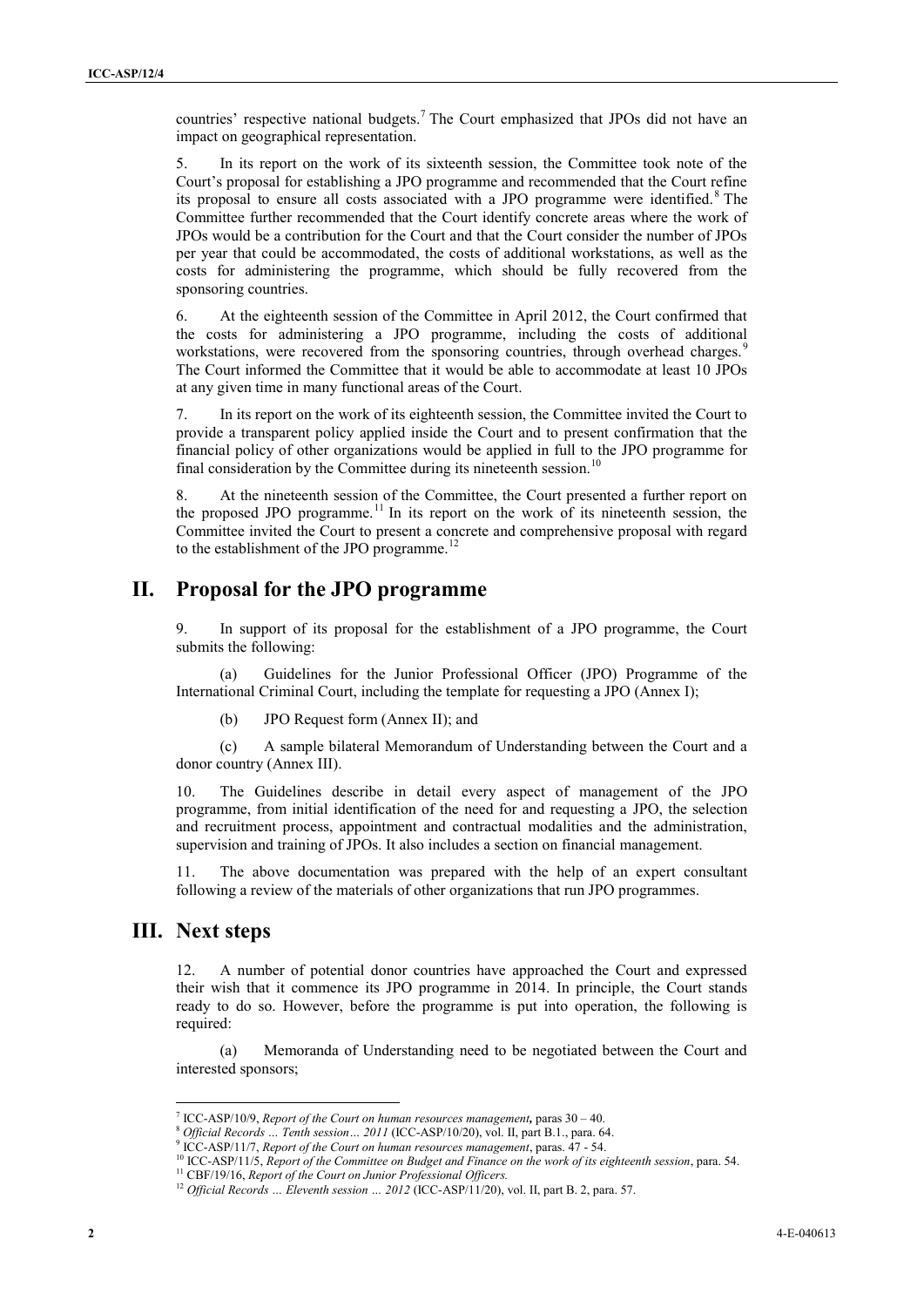(b) Interested sponsors need to include provisions for funding JPOs in their budgets for 2014. This would probably need to be done in the spring/summer of 2013; abd

(c) The Court needs an indication of how many JPOs it could expect from participating countries in order to finalize the identification of JPO posts and specific job descriptions for circulation to interested sponsoring countries as described in the Guidelines.

13. Given that the Assembly, which needs to approve the JPO programme for the Court, meets only at the end of 2013, introducing the JPO Programme in 2014 would appear unrealistic, unless the Court were to be authorized to proceed with the above steps prior to the Assembly. The Court requests the guidance and advice of the Committee in this regard.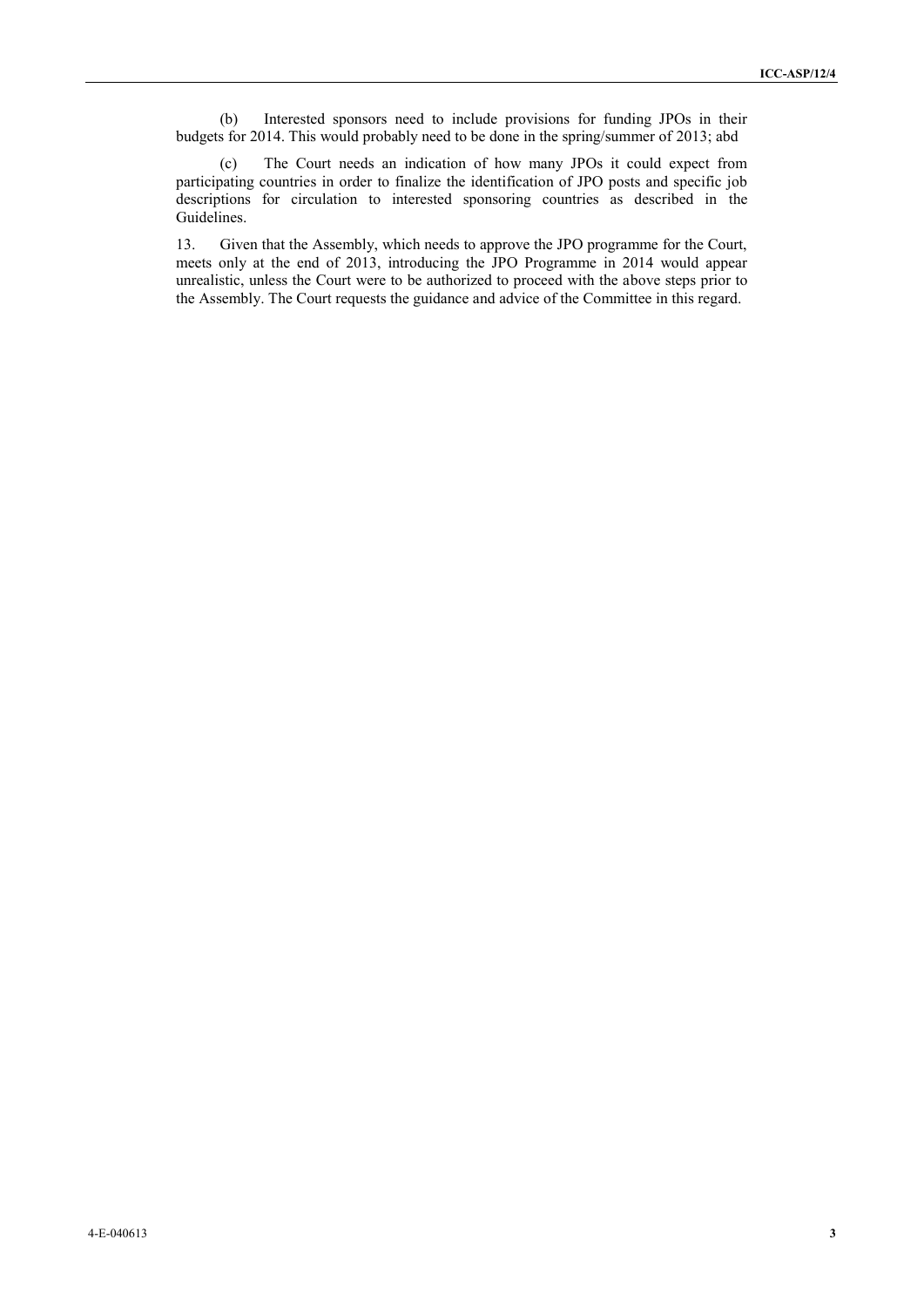## **Annex I**

## **(Draft) Guidelines for the Junior Professional Officer**

# **Outline of Guidelines for the Junior Professional Officer (JPO) Programme of the International Criminal Court ("the Court")**

- I. General
	- A. Introduction
	- B. Purpose of the Programme
	- C. Agreements between the Court and Sponsoring Governments
	- D. Administration of the Court's JPO Programme
- II. Establishment of JPO posts
	- A. Principles
	- B. Creation of JPO posts
	- C. Funding of JPO posts
	- D. Cost of a JPO
- III. Recruitment of JPOs
	- A. Minimum Requirements
	- B. Recruitment and Selection Process
- IV. Conditions of appointment
	- A. Offer of appointment
	- B. Medical clearance
	- C. Security clearance
	- D. Visa
- V. Conditions of service
	- A. Contractual Status
	- B. Entitlements and Benefits
	- C. Participation in the Pension Fund
	- D. Disciplinary Measures
	- E. Separation from Service
- VI. Supervision, orientation and training
	- A. Supervision and performance evaluation
	- B. Orientation and Training
- VII. Financial management
- VIII. Annexes

Forms and templates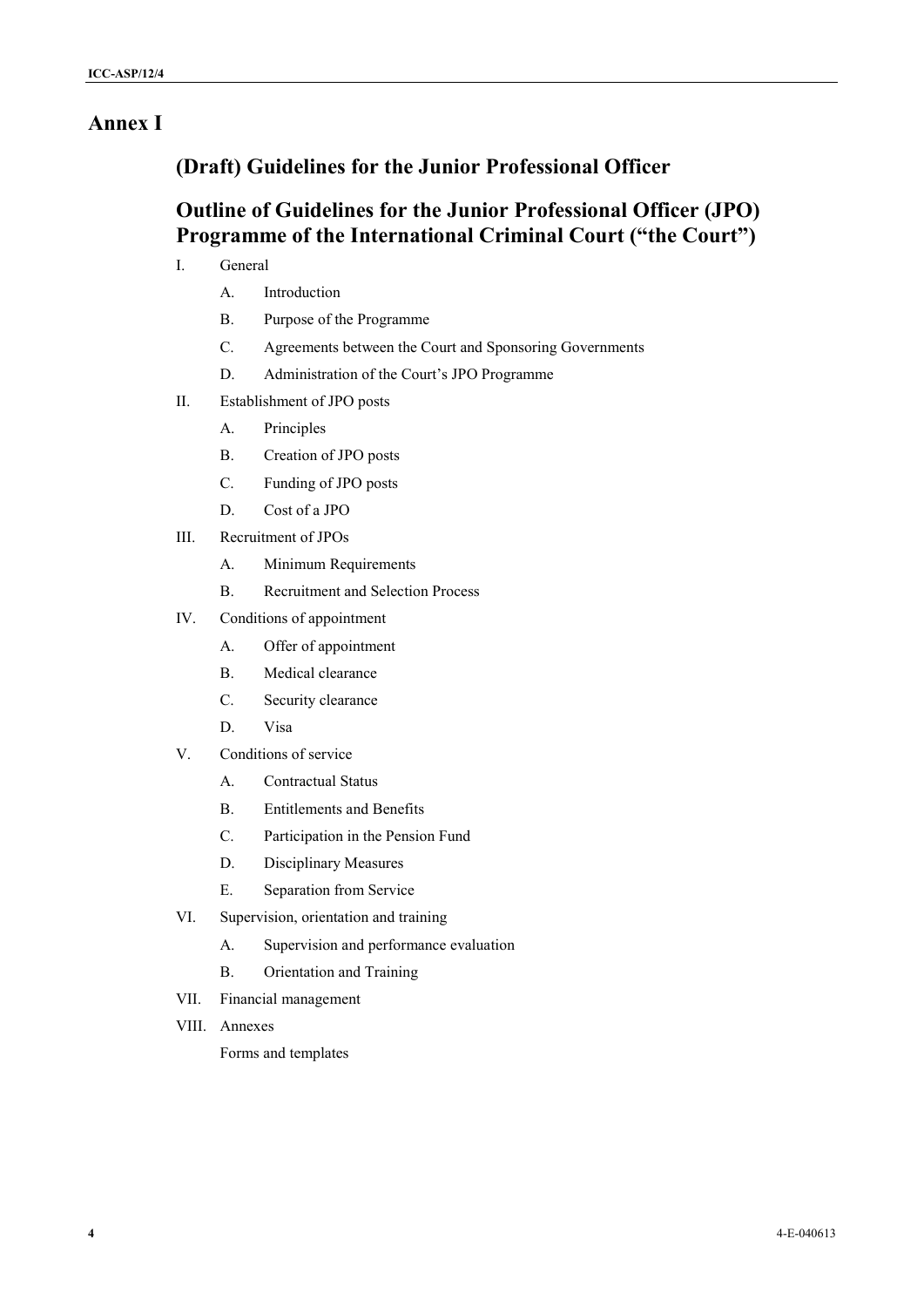# **Guidelines for the Junior Professional Officer Programme of the International Criminal Court**

### **I. General**

#### **A. Introduction**

1. The Junior Professional Officer (JPO) evolved from the concept of Associate Experts, young professionals providing technical support in various United Nations (UN) Agencies since the early 1950s. JPOs are recruited under bilateral agreements between the UN and sponsoring countries for development projects, technical cooperation and humanitarian work within the UN's wide field of competence. Similar types of programme are also run in international organizations outside the United Nations system, e.g. the Asian Development Bank, the International Monetary Fund, the World Bank and the European Union. JPOs are generally nationals of sponsoring countries, however, some donor countries agree to finance nationals of developing countries.

2. Candidates are young professionals, usually with an academic degree and limited professional experience. Under the Court's JPO Programme, candidates are required to have an advanced university degree with a minimum of two years of relevant professional experience, or a minimum of four years of relevant professional experience with a first level university degree.

3. In view of the Court's core mandate, the emphasis lies on legal positions, however, other areas within the Court are also being considered, such as work with victims and witnesses, court services, investigations and general administration.

### **B. Purpose of the Programme**

4. JPOs are sponsored by their respective governments to acquire hands-on experience in international cooperation activities under the close direction/supervision of senior Court officials.

5. The programme also provides JPOs with a unique personal and cultural experience. For the Court, the programme is particularly valuable because it can respond to changing needs in terms of staff and priorities as it offers on-the-job training opportunities to young professionals and expands the pool of potential future talent for the Court as well as for the national administration.

6. JPOs participating in the programme should note that there is no expectation of conversion to or engagement in a position funded by the programme budget in the Court on expiry of the period of the JPO assignment.

7. Former JPOs who would like to apply for regular budget posts following their JPO assignment will be given the same consideration as any other external candidate through a recruitment process in accordance with the Court's recruitment guidelines.

### **C. Agreements between the Court and Sponsoring Governments**

8. JPOs are recruited under agreements between the Court and participating governments. The terms of appointment are agreed on the basis of a Memorandum of Understanding (MOU) signed by the Court and the sponsoring government confirming, *inter alia*, the sponsoring government's commitment to cover all related costs. JPOs do not occupy established posts and thus do not impact on geographical representation and/or gender balance.

### **D. Administration of the Court's JPO Programme**

9. The Human Resources (HR) Section Staffing Unit manages the JPO agreements with all sponsoring governments.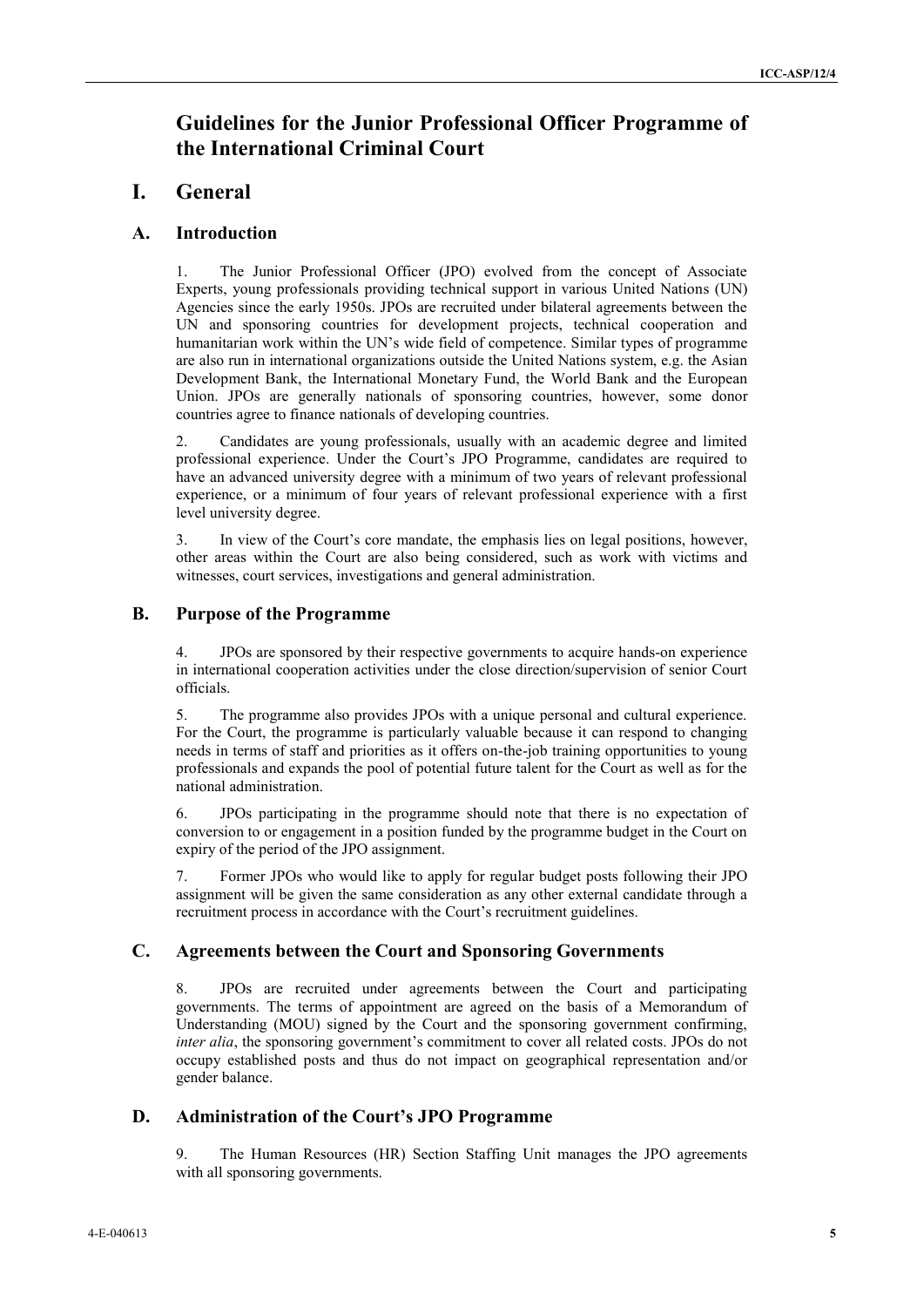10. Clarifications on these guidelines and any additional information on the JPO **<sup>6</sup>** Programme should be requested from the:

Head, Staffing Unit Human Resources Section Common Administrative Services Division International Criminal Court Maanweg 174 NL 2516 AB The Hague The Netherlands

Telephone: TBD Facsimile: TBD Email: TBD

### **II. Establishment of JPO posts**

#### **A. Principles**

11. The number of posts that may be created for JPOs is contingent on the willingness of sponsoring governments to finance them, and the ability of the Court's offices to support and supervise them.

12. Requests for the establishment of JPO posts are accepted **only** from those offices that submit a plan to provide the JPOs with proper training, orientation, supervision and logistic support throughout their entire assignment. Future approval of JPOs in those offices is contingent on the offices' capacity and commitment to fulfill the requirements of the Programme.

#### **B. Creation of JPO posts**

13. When the Court offices have identified the need for a JPO post, a request to create such a post must be submitted. It should be noted that the JPO Programme is independent from, and the JPO posts are additional to, the posts financed by the Court's regular budget. The request must be approved by the Prosecutor or the Registrar as appropriate.

- 14. A request to create a JPO post must be accompanied by:
	- (a) A duly completed form "Justification for a New JPO post";
	- (b) An updated organigram showing the JPO position;
	- (c) Learning objectives; and
	- (d) A copy of the job description for the JPO assignment.
- 15. The job descriptions for JPO posts are classified and approved by the HR Section.

16. Generally, JPOs carry out functions at P-2 level, although in some cases sponsoring governments are also willing to fund a P-3 JPO position.

### **C. Funding of JPO posts**

17. JPO posts are included in an annual JPO post compendium which is prepared by the HR Section, and circulated among the different sponsoring countries. A final decision on sponsorship and funding of posts is communicated by the sponsoring country directly to the HR Section.

### **D. Cost of a JPO**

18. The total cost of a JPO is estimated by the HR Section and will vary depending on the grade of the post, the duty station and the candidate's marital status. The cost estimate for a JPO (P-2, The Hague, no dependents) would be approximately USD 270,000 for two years including 12 per cent administrative overhead costs.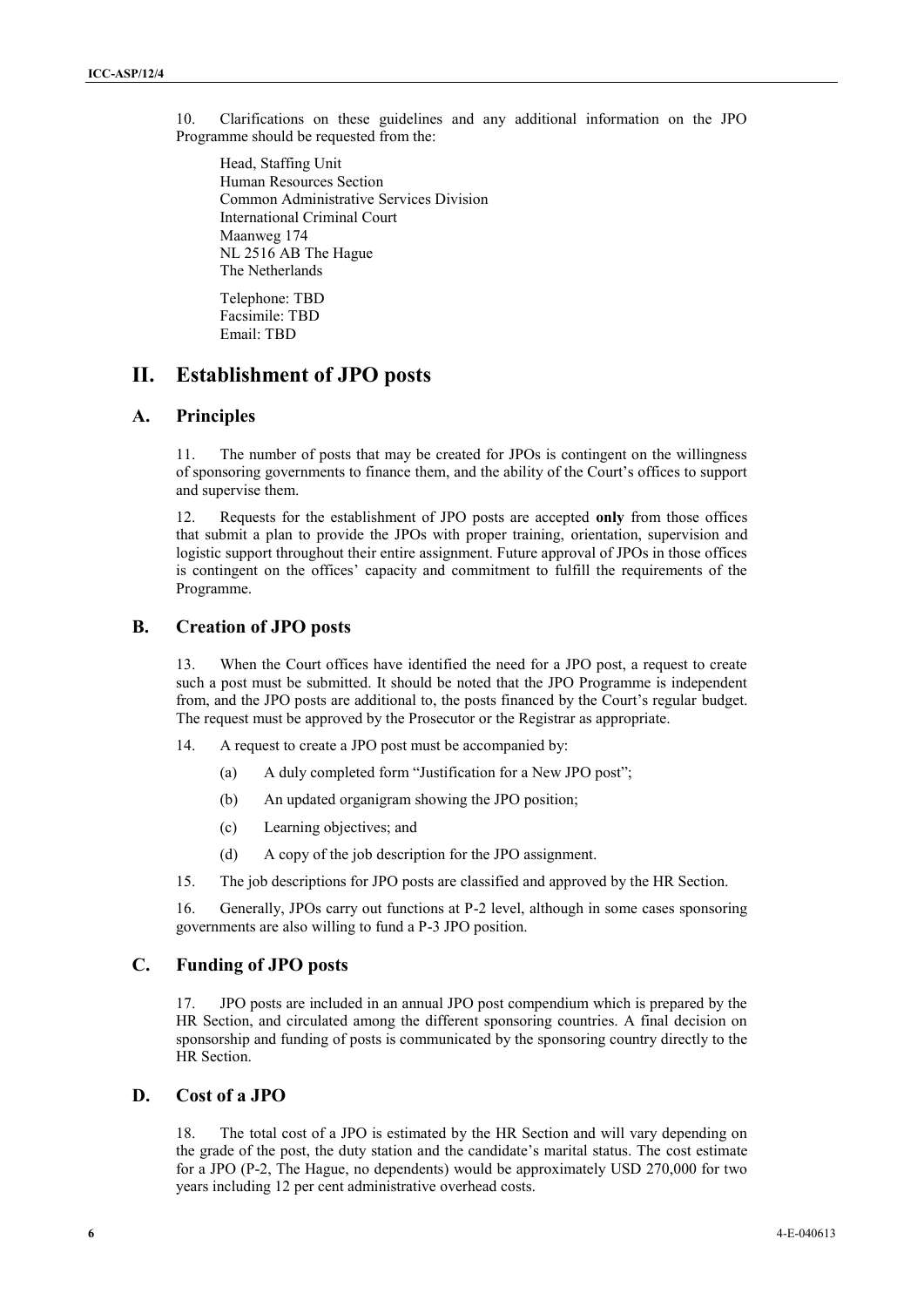## **III. Recruitment of JPOs**

#### **A. Minimum Requirements**

19. Candidates for the JPO Programme are selected following a highly competitive process. In order to be considered for the programme, candidates must:

(a) usually be under 35 years of age;

(b) hold an advanced university degree (Master's degree or equivalent) or a first level university degree in a field relevant to the work of the Court;

(c) have a minimum of two years of relevant work experience with an advanced university degree or a minimum of four years with a first level university degree;

be proficient in one of the working languages of the Court, English or French; working knowledge of the other is desireable. Knowledge of another official language of the Court (Arabic, Chinese, Russian and Spanish) is considered an asset;

(e) have excellent information technology skills, including word processing, database applications, presentation software and Internet;

be able to think strategically, to express ideas clearly, to work independently and in teams, to demonstrate a sense of self-assuredness combined with cultural and gender sensitivity; and

(g) have a strong interest in the work of the Court, and a desire to work with people with different language, national and cultural backgrounds.

#### **B. Recruitment and Selection Process**

20. Lists of JPO vacancies are regularly submitted to participating governments, requesting them to select the posts they wish to sponsor through the assignment of a JPO. The sponsoring governments select the posts which are of interest to them in accordance with their budget, policies and priorities. Once a sponsoring government confirms its willingness to fund a specific JPO post, it then initiates its own recruitment search and preselection process.

21. Candidates must apply directly to their respective government's authorities. Direct applications to the Court from interested candidates will not be accepted.

22. The sponsoring government checks the candidates' academic qualifications and work experience, tests for languages, conducts interviews and obtains references. Upon completion of this process, the sponsoring government submits its nomination(s) to the Court. These nominations are evaluated by the Court (the supervisor of the JPO post and the HR focal point for the JPO Programme). If more than one candidate is submitted by a sponsoring government for a specific post, a selection process will take place in accordance with the stipulations specified in the MOU with each sponsoring government.

The final selection decision lies with the Court.

23. The selection of a JPO candidate will be approved by the Prosecutor or Registrar as appropriate.

24. Once a JPO candidate has been selected for a particular JPO post, the sponsoring government is informed accordingly and the appointment procedures are initiated as soon as the necessary funds are made available by the sponsoring government.

## **IV. Conditions of Appointment**

#### **A. Offers of Appointment**

25. The grade on appointment is determined by the level of the post according to the *Guidelines for determination of grade and step on recruitment and selection in the*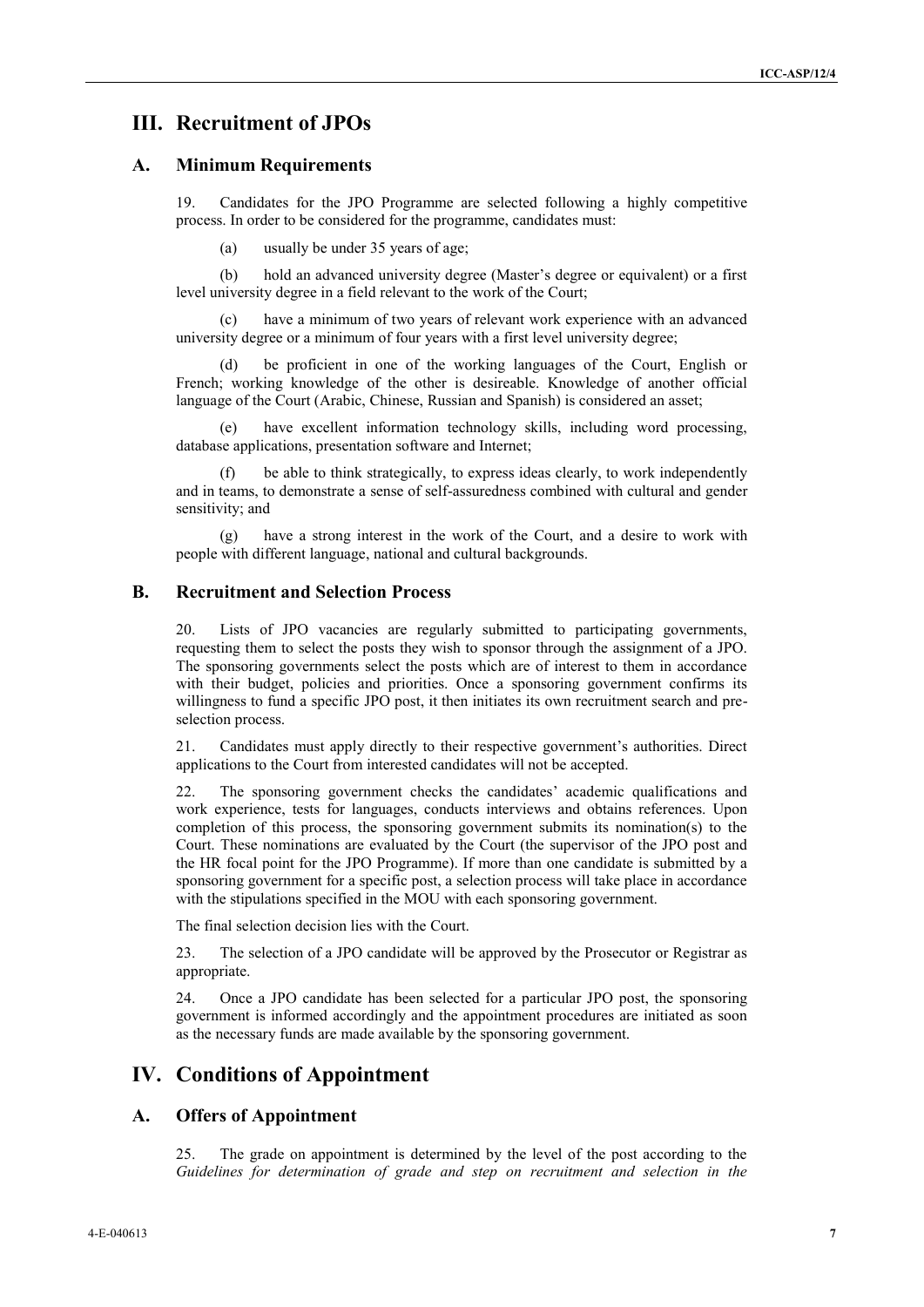*professional and higher and general services categories*. This takes into account the nature **8** of the work as well as the high level of qualifications demanded from JPO candidates, including relevant work experience.

26. JPO assignments are normally for two years. JPOs are offered initial fixed-term appointments for one year. Subject to fully satisfactory performance and the agreement of the sponsoring government, such appointments can be extended for a second year.

Under special circumstances, an additional one-year extension may be considered by the sponsoring government.

27. Subject to fully satisfactory performance, JPOs are awarded within-grade increments in accordance with the Staff Rules and Staff Regulations of the International Criminal Court.

### **B. Medical Clearance**

28. The offer of appointment is subject to medical clearance granted by the Court's Medical Officer. After validation of the medical report based on a full medical examination and tests, the Medical Officer shall transmit the clearance to the HR Section. Under no circumstances shall a selected candidate take up duties before receipt by the HR Section of the required medical clearance.

### **C. Security Vetting**

29. The offer of appointment is subject to security clearance granted by the Security and Safety Section. The offer of appointment is issued upon successful completion of a preemployment personnel security vetting process.

### **D. Visa**

30. The Court arranges visas (if applicable) and provides official travel documents (i.e. United Nations Laissez-Passer) for JPOs to work on their respective assignments.

## **V. Conditions of service**

### **A. Contractual Status**

31. JPOs will be staff members of the Court under fixed-term appointments for the duration of their assignment and in accordance with the Staff Rules and Staff Regulations of the International Criminal Court.

32. JPOs are administered by the HR Section.

### **B. Entitlements and Benefits**

33. Before joining the Court, JPOs will be informed by the Human Resources Section of their entitlements and benefits.

### **C. Participation in the Pension Fund**

34. A JPO participates in the United Nations Joint Staff Pension Fund (UNJSPF), save as otherwise indicated in the MOU between the sponsoring government and the Court. Detailed information about the UNJSPF is available at www.unjspf.org.

### **D. Disciplinary Measures**

35. JPOs are governed by the same disciplinary measures and procedures applicable to all staff members of the Court.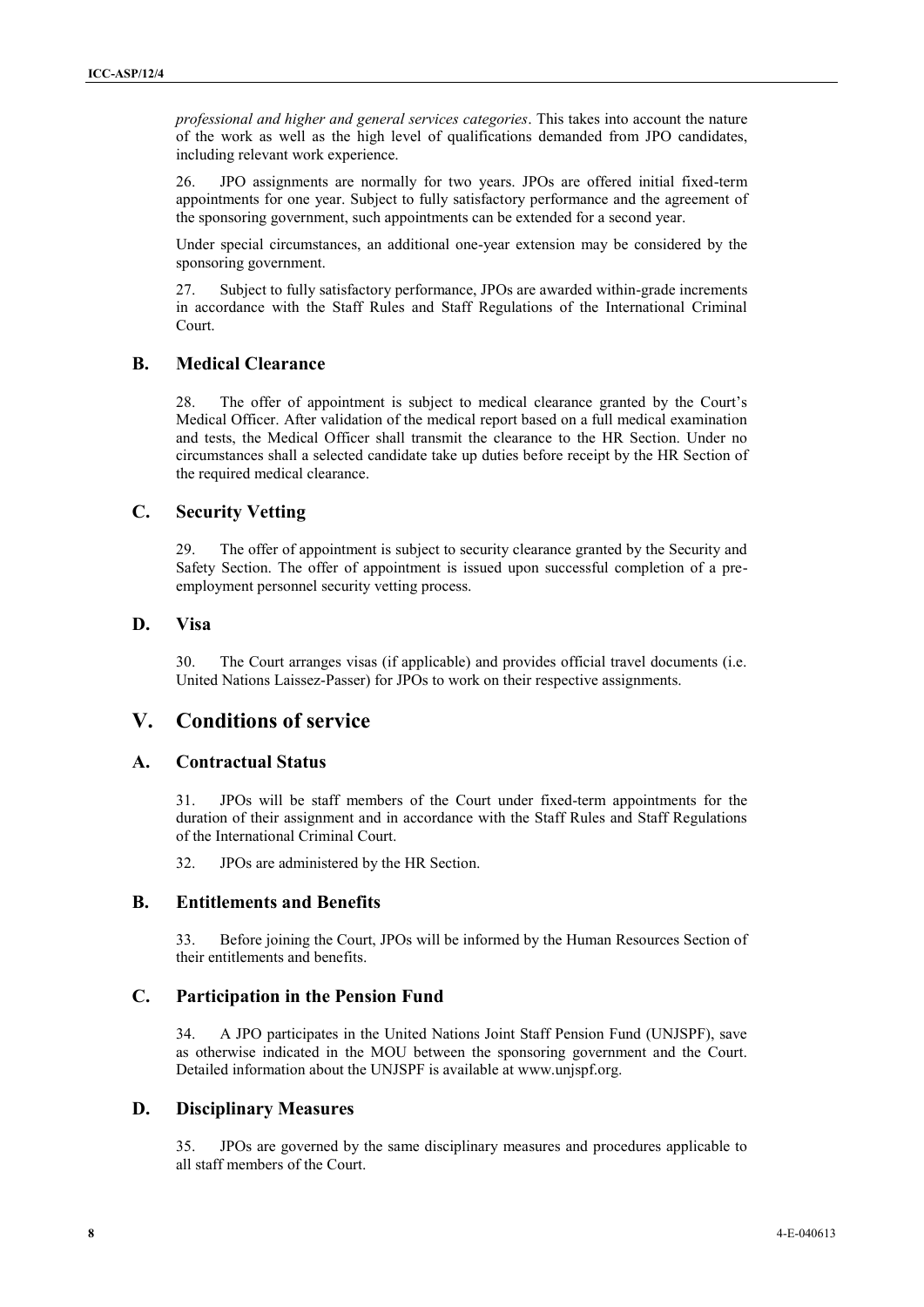### **E. Separation from Service**

36. The administration of a JPO's end of assignment will be handled in accordance with the provisions applicable for internationally recruited staff on separation from service.

37. JPOs should have a debriefing/discussion with their respective supervisors and the JPO focal point in the HR Section in order to evaluate the programme and their experience as JPOs.

### **VI. Supervision, orientation and training**

#### **A. Supervision and performance evaluation**

38. It is of utmost importance that JPOs receive quality supervision/coaching and performance feedback from the beginning of their assignment in order to develop professionally and to enhance their career opportunities. This should ensure their full integration, operational effectiveness and continued learning.

39. Every JPO will be assigned an immediate supervisor who will be required to guide and assist the young professional as necessary. A JPO's first level supervisor will normally be the first reporting officer as per the organigram of the office or the job description. The Head of the office would normally be the second level supervisor and ultimately be responsible for the JPO's supervision.

40. Supervisors need to regularly monitor the performance of JPOs. JPOs are appraised using the same performance appraisal system (PAS) as is used for other Court staff and are subject to the same timetable for performance monitoring and evaluation.

41. The objectives of the system are to define tasks aligned with the job description, share performance expectations and identify training and development objectives. The system stimulates discussions between the JPO and the supervisor with regard to duties, responsibilities and performance. Performance discussions are held systematically, and a performance evaluation report is completed at the end of the appraisal period.

42. If requested, and with the agreement of the JPO, a copy of the performance evaluation report may be shared with the sponsoring government for information and reference purposes.

### **B. Orientation**

43. At the beginning of the assignment, JPOs participate in a specifically designed orientation process where they become familiar with the Court's operations and business culture so that they can integrate into their work teams smoothly and efficiently. They also receive orientation and briefing with regard to living conditions at the duty station.

44. The orientation/briefing programme should include, *inter alia*:

- (a) briefing on the Court's work programmes and structure;
- (b) briefing on the conduct and responsibilities of international civil servants;
- (c) substantive briefing on the area to which the JPO will be assigned;
- (d) briefing on the living conditions in the Netherlands; and

(e) briefing on the JPO programme's general procedures, administrative arrangements and entitlements.

#### **C. Training**

45. Most sponsoring governments foresee a yearly training budget that can be used for learning activities for professional development purposes. At the beginning of the assignment, JPOs should discuss with their direct supervisors their background and expertise in relation to the duties listed in the job description in order to identify training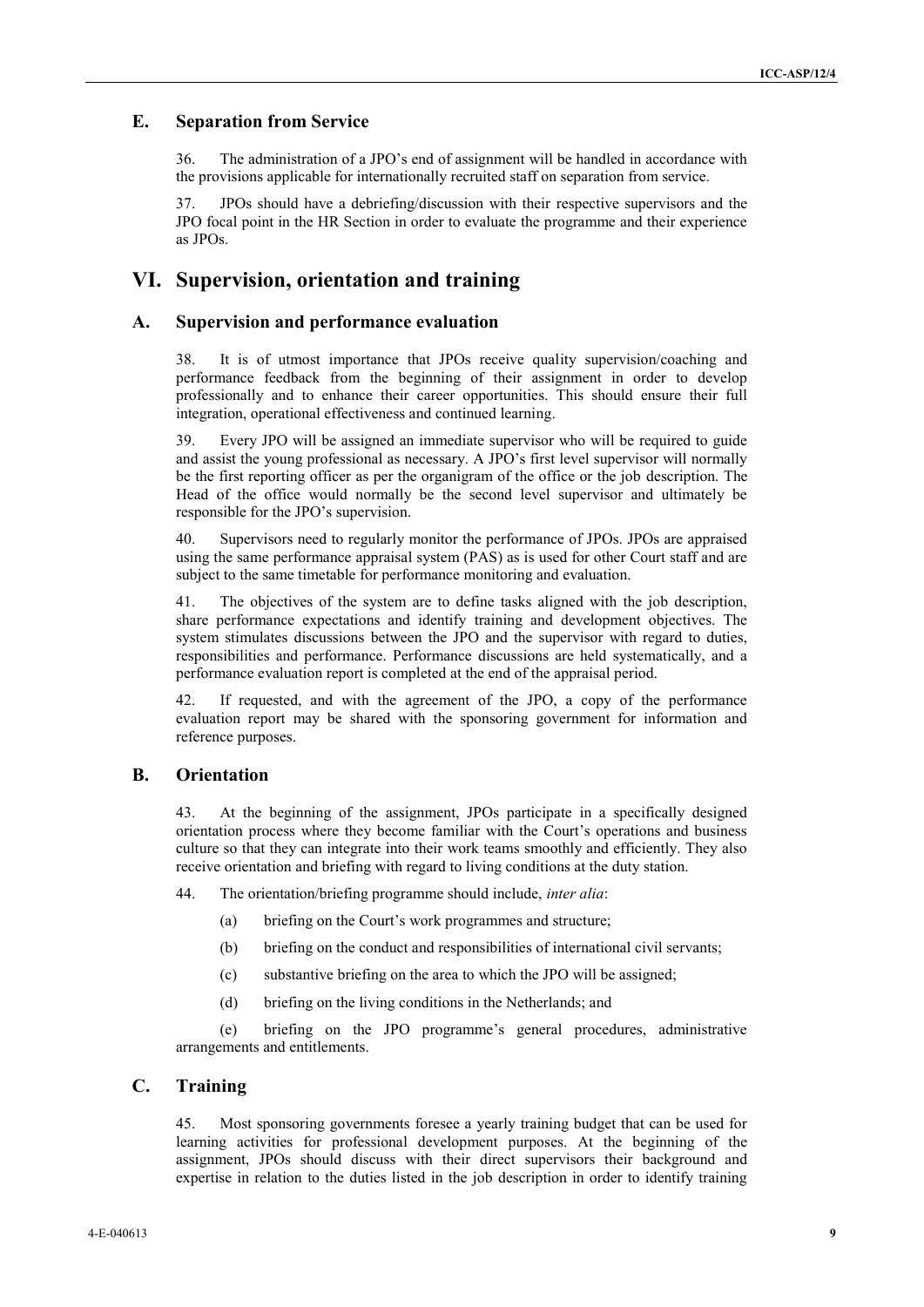needs. Based on this discussion, a training plan outlining specific training goals and the methods by which to achieve them should be prepared. This should be reflected in the performance appraisal form.

46. Up to ten days of study leave per year may be granted by the supervisor to attend those training activities.

## **VII. Financial management**

47. In accordance with the MOU between the Court and the sponsoring government on the JPO Programme, the respective sponsoring government shall provide the Court with the funds necessary to enable it to meet the costs of the recruitment, appointment and administration of JPOs.

48. The Court prepares and forwards cost estimates for the duration of the assignment of each JPO to the sponsoring government when the candidate's Offer of Appointment is issued. The cost estimates reflect the costs of a one-year appointment, and are forwarded to the sponsoring government with a request for payment.

49. Payments of the estimated amount for the first, second and third year respectively shall be made to the Court by the sponsoring government as soon as a candidate has been accepted by the Court, the Offer of Appointment has been accepted by the candidate, a tentative entry-on-duty date has been established, and the sponsoring government has been notified by the Court.

50. For extensions beyond the first year, the Court will forward new cost estimates to the respective sponsoring government. Upon receipt of the cost estimates the sponsoring government will transfer the relevant funds.

51. The Court is committed to administering the accounts for the funds in accordance with its Financial Rules and Regulations and other applicable rules, procedures and practices. The funds are subject to internal and external auditing procedures in accordance with applicable Rules and Regulations of the Court.

The standard administrative overhead applied by participating organisations for the JPO Programme is 12% of annual expenditures.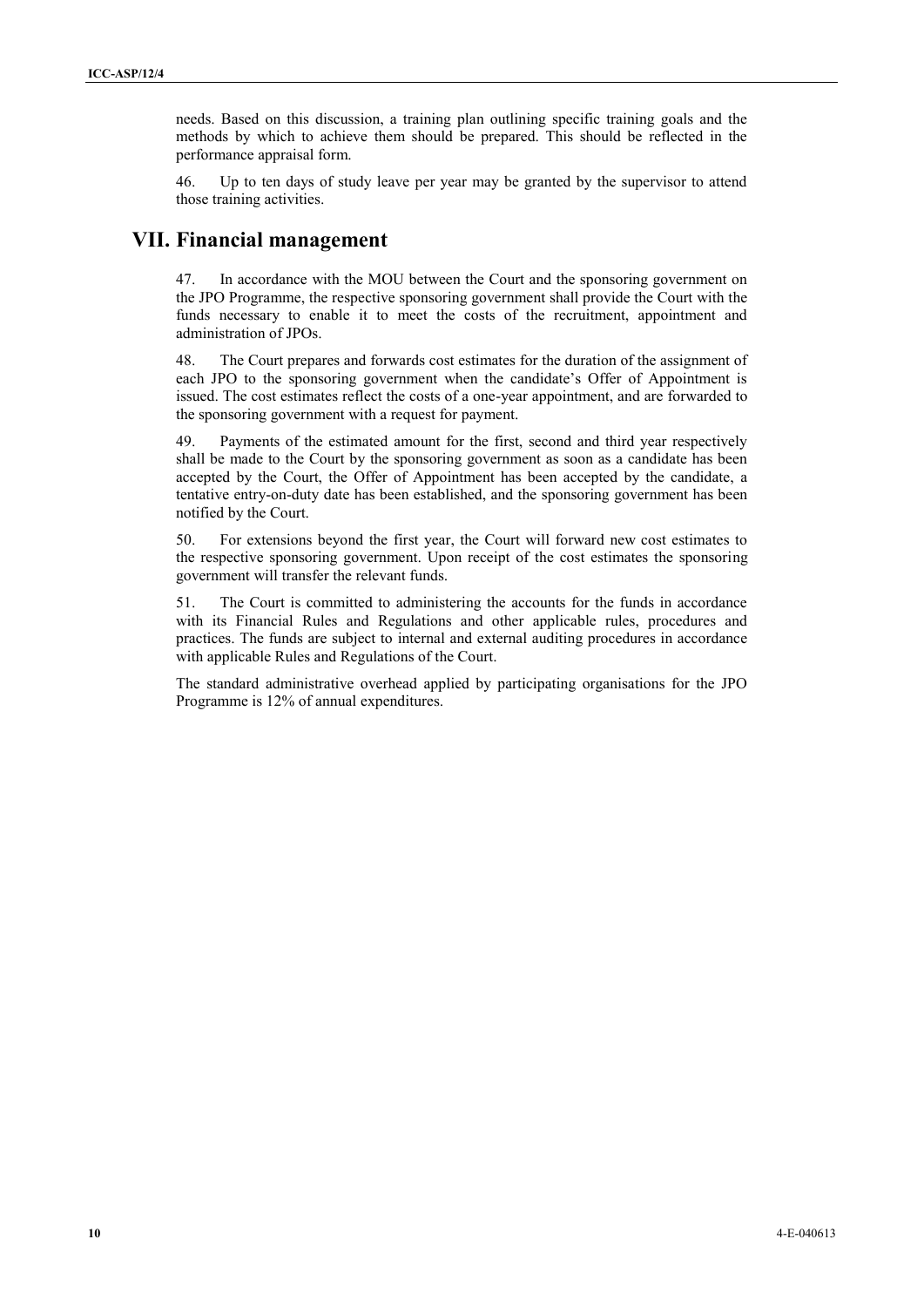## **Annex II**

# **Junior Professional Officer (JPO) Request Form**

Please use the attached **Assignment and Candidate Profile** form to request a JPO for your office. Any abbreviations should be spelt out in full. The attached Assignment and Candidate Profile form should be specific and comprehensive and be no longer than three pages. The duly signed, completed original form, its scanned version as well as the Word version should be sent to:

Focal point on JPO Programme Staffing Unit/Human Resources Section E-mail: applications@icc-cpi.int Telephone: 070 515 8900

JPO requests will only be considered if the following are attached:

- an updated organigram showing the JPO position;
- a job description.

Once the request has been submitted with all the necessary attachments and signatures, it will be made known to donors three times a year (mid-January, mid-May and early October):

The attached Assignment and Candidate Profile will be automatically removed from our records one year following its submission to HRS. Should you still require a JPO after this time period has elapsed, you will need to re-submit the JPO request form.

The hiring Sections at the Court are kindly requested not to contact sponsoring governments directly about their JPO request.

Important points to note:

Submission of this form does not guarantee that a sponsoring government will express interest in funding a JPO for this opportunity.

Once a sponsoring government has expressed interest in funding a JPO, the recruitment process will begin. The recruitment timelines will vary and could take up to nine months.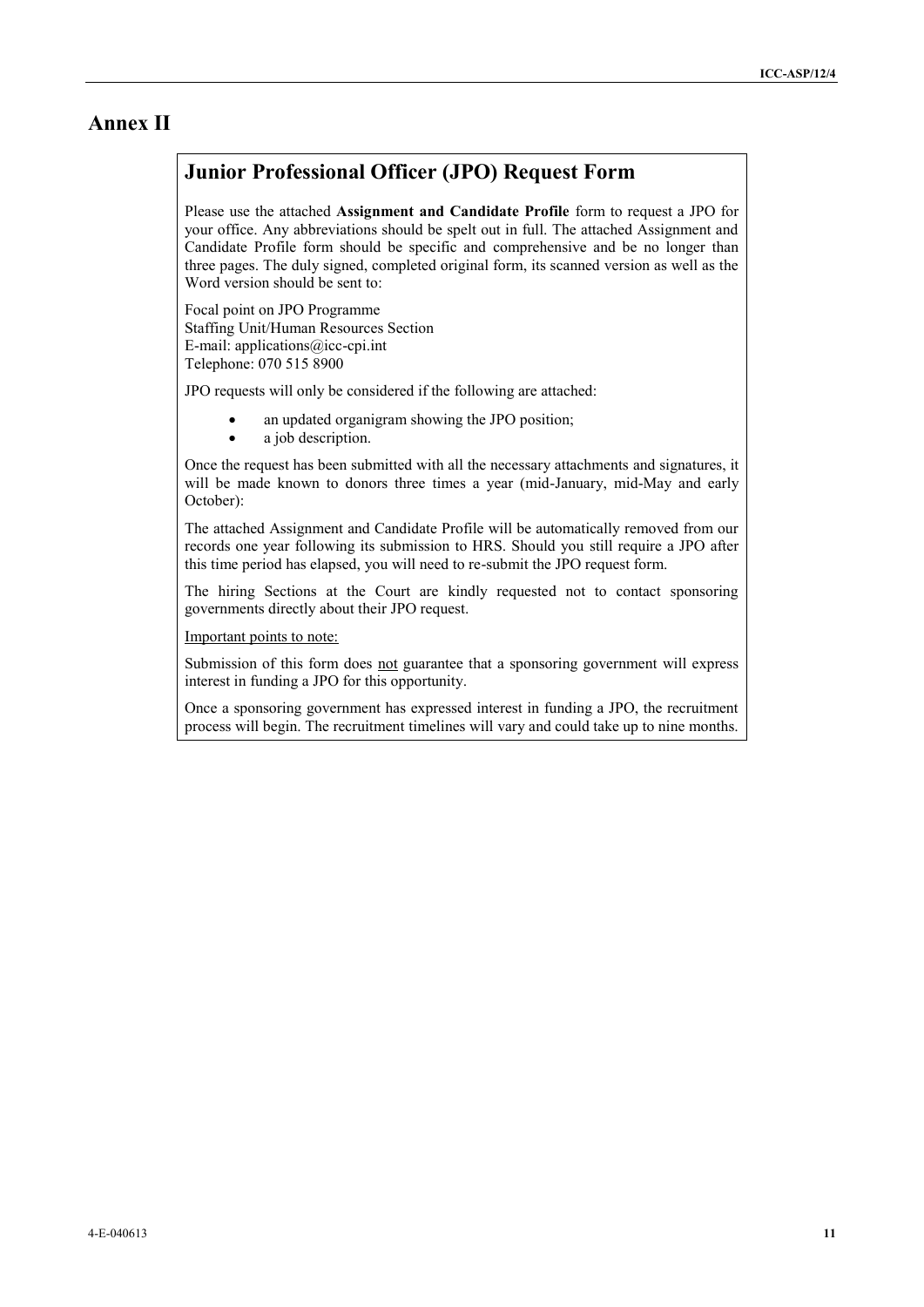### Cour Pénale **Internationale**

**International** Criminal Court

| Junior Professional Officer - Assignment and Candidate Profile Form<br><b>PART I: INFORMATION ABOUT THE ASSIGNMENT</b> |                                                                                                  |                  |                                                                                                   |  |  |
|------------------------------------------------------------------------------------------------------------------------|--------------------------------------------------------------------------------------------------|------------------|---------------------------------------------------------------------------------------------------|--|--|
|                                                                                                                        |                                                                                                  |                  |                                                                                                   |  |  |
|                                                                                                                        |                                                                                                  |                  | [Select Duty Station]                                                                             |  |  |
| Organ [Organ]                                                                                                          | <b>Section</b> [Indicate Section]                                                                |                  |                                                                                                   |  |  |
|                                                                                                                        |                                                                                                  |                  |                                                                                                   |  |  |
| Objective of the ICC office:                                                                                           |                                                                                                  |                  |                                                                                                   |  |  |
|                                                                                                                        |                                                                                                  |                  |                                                                                                   |  |  |
|                                                                                                                        |                                                                                                  |                  |                                                                                                   |  |  |
| <b>Assignment Summary:</b>                                                                                             |                                                                                                  |                  | (Please give a summary of the assignment. This information will be sent to all donors to inform   |  |  |
| them about the assignment)                                                                                             |                                                                                                  |                  |                                                                                                   |  |  |
|                                                                                                                        |                                                                                                  |                  |                                                                                                   |  |  |
|                                                                                                                        |                                                                                                  |                  |                                                                                                   |  |  |
|                                                                                                                        | <b>Duties, Responsibilities and Output expectations</b>                                          |                  |                                                                                                   |  |  |
|                                                                                                                        | assignment and output expectations during the first and second year of assignment)               |                  | (Please include percentages for each duty. Describe briefly the main tasks specific to this       |  |  |
|                                                                                                                        |                                                                                                  |                  |                                                                                                   |  |  |
|                                                                                                                        |                                                                                                  |                  |                                                                                                   |  |  |
| Supervisor: (Indicate name, title)                                                                                     |                                                                                                  |                  |                                                                                                   |  |  |
| Name                                                                                                                   |                                                                                                  | <b>Job Title</b> |                                                                                                   |  |  |
| PART II: CANDIDATE PROFILE                                                                                             |                                                                                                  |                  |                                                                                                   |  |  |
| <b>Qualifications and Experience</b>                                                                                   |                                                                                                  |                  |                                                                                                   |  |  |
| if applicable)                                                                                                         |                                                                                                  |                  | Education: (Indicate Master's degree or equivalent in specified discipline, and desired emphasis, |  |  |
| Minimum:                                                                                                               |                                                                                                  | Desirable:       |                                                                                                   |  |  |
|                                                                                                                        | Work experience: (Indicate the desired work experience in key areas, at least two years)         |                  |                                                                                                   |  |  |
| Minimum:                                                                                                               |                                                                                                  | Desirable:       |                                                                                                   |  |  |
|                                                                                                                        | Skills required for the assignment: (Indicate technical knowledge, professional/language skills) |                  |                                                                                                   |  |  |
| Minimum:                                                                                                               |                                                                                                  | Desirable:       |                                                                                                   |  |  |
|                                                                                                                        |                                                                                                  |                  | ICC competencies required for the assignment: (Indicate ICC competencies relevant to the          |  |  |
| <i>assignment</i> )                                                                                                    |                                                                                                  |                  |                                                                                                   |  |  |
|                                                                                                                        |                                                                                                  |                  |                                                                                                   |  |  |
|                                                                                                                        |                                                                                                  |                  |                                                                                                   |  |  |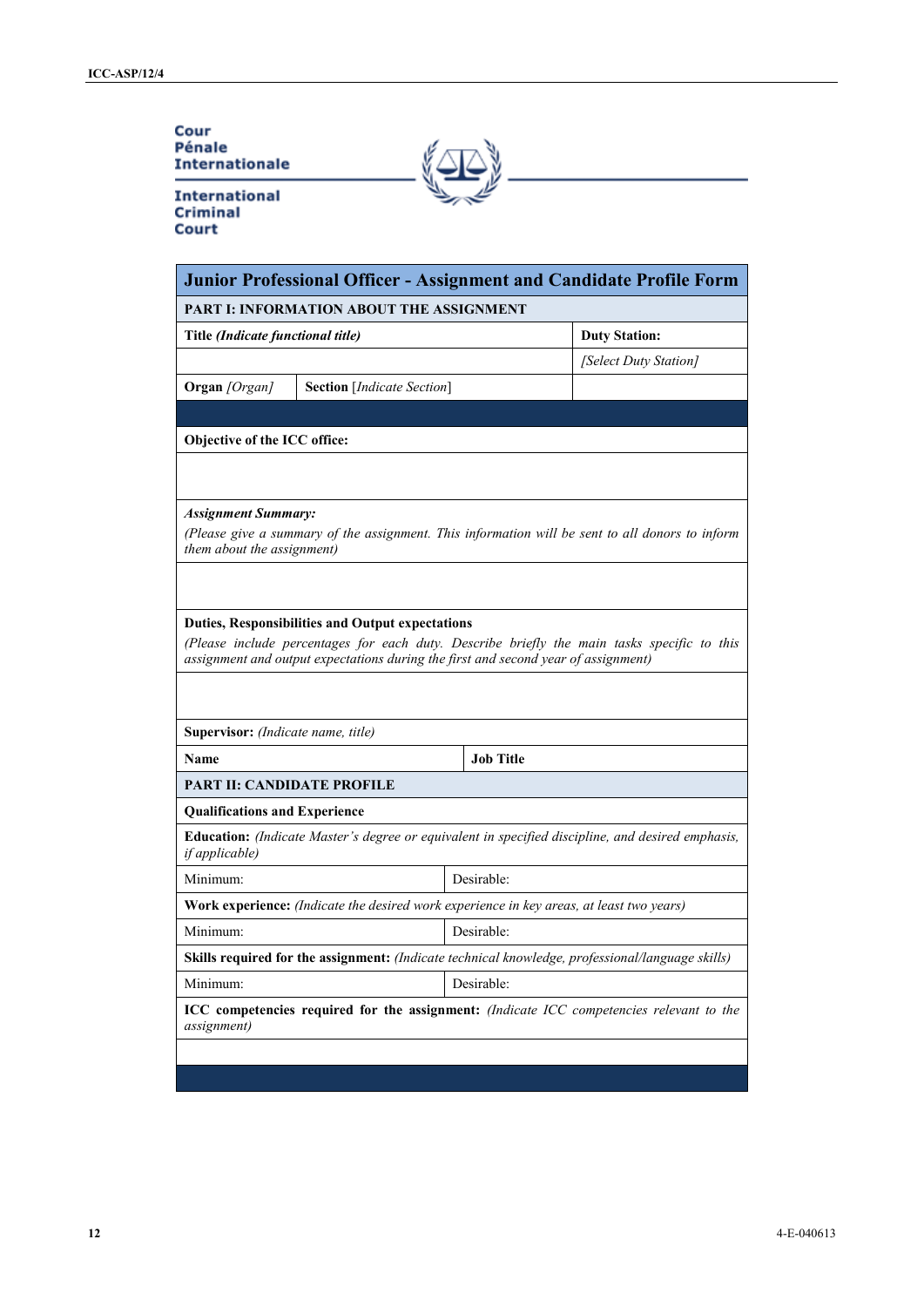Learning objectives of the JPO during this assignment

Upon completion of the assignment, the JPO will have / be able to ...

#### **Achieving the learning objectives**

|    | <b>Learning Objectives</b> | <b>Training</b><br>(Indicate)<br><b>Components</b><br>training / learning activities, based on<br>which objective can be achieved) | When? (Indicate when the activity<br>will take place) |
|----|----------------------------|------------------------------------------------------------------------------------------------------------------------------------|-------------------------------------------------------|
| 1. |                            |                                                                                                                                    |                                                       |
|    |                            |                                                                                                                                    |                                                       |
| 3. |                            |                                                                                                                                    |                                                       |
| () |                            |                                                                                                                                    |                                                       |

**The progress towards achieving the objectives will be evaluated annually by the JPO together with the first and second level supervisors. Achievement will be assessed against ICC's Performance Appraisal System (PAS).** 

Signature: **Example 3. Signature: Example 3. Signature: Date: Date: C First level supervisor Section Chief/Division Director**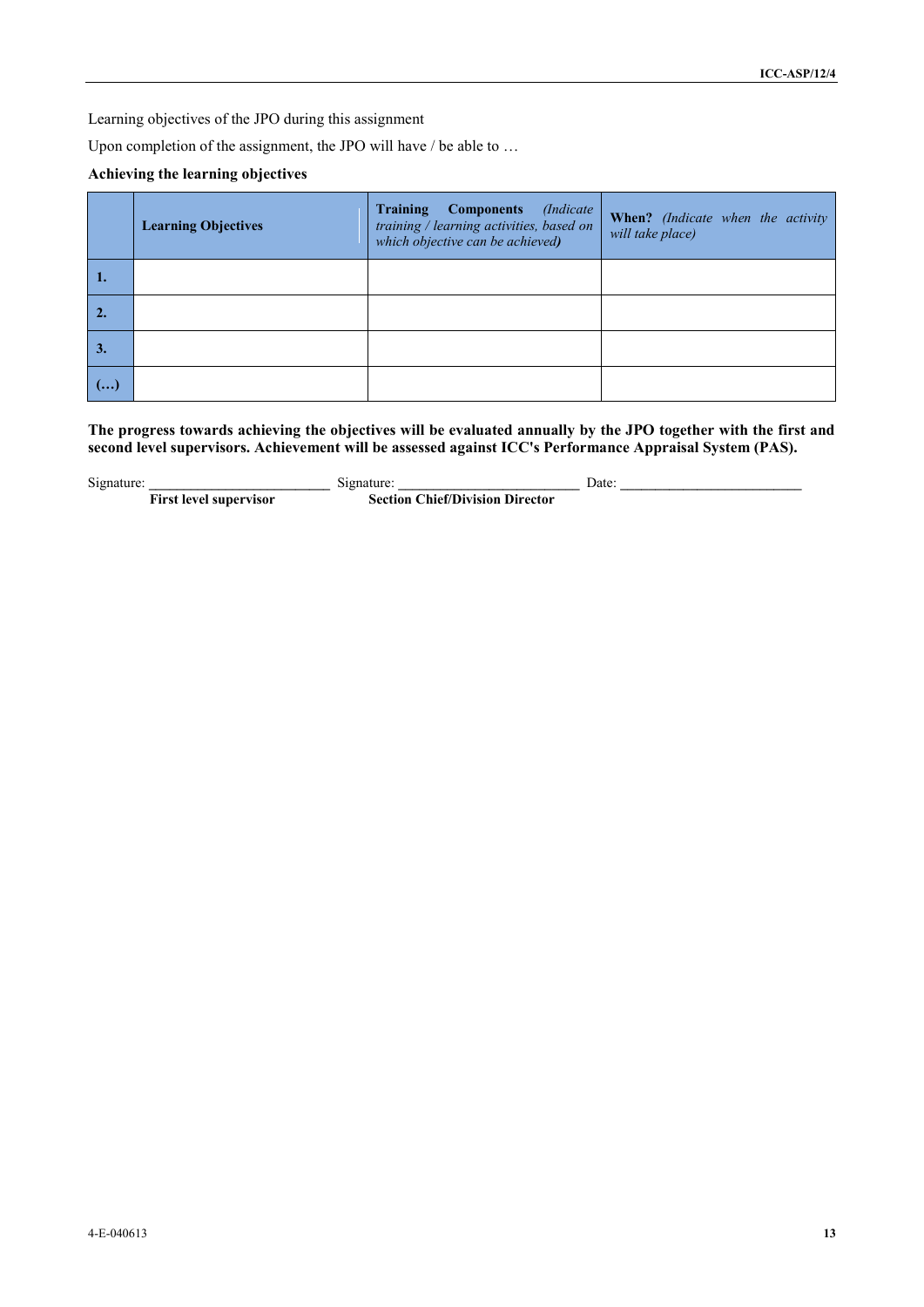### **Annex III**

# **Sample memorandum of understanding (hereafter referred to as MOU) between the International Criminal Court and the donor country concerning the provision of junior professional officers**

#### **Article 1**

The Donor Country undertakes to provide Junior Professional Officers to support the activities of the International Criminal Court in accordance with the following principles:

(a) Junior Professional Officers shall be provided in response to specific requests from the International Criminal Court, and shall be assigned to assist experts of the International Criminal Court;

(b) Junior Professional Officers shall not be placed at the Headquarters of the International Criminal Court or its field offices in any established posts;

The final decision regarding the assignment of Junior Professional Officers shall rest with the International Criminal Court;

(d) Junior Professional Officers shall, for the duration of their assignment to the International Criminal Court, be subject, as international civil servants, to the rules and regulations of the International Criminal Court, as set forth in their letters of appointment, which will be issued by the International Criminal Court;

Each JPO, as an international civil servant, shall be expected to maintain the highest standards of honour and integrity at all times. In the performance of his/her duties, a JPO shall neither seek nor accept instructions from any person or entity external to the International Criminal Court or from any Government, including his/her own Government. The Junior Professional Officer also signs the International Criminal Court Confidentiality Undertaking and Oath of Office; and

(f) The Donor Country shall be responsible for all identifiable costs pertaining to the employment of each Junior Professional Officer.

#### **Article 2**

The International Criminal Court undertakes to submit to the Donor Country requests for Junior Professional Officers for which, in the opinion of the International Criminal Court, suitable candidates may be found in the Donor Country. Each request shall normally be in the form of a job description, which shall be forwarded to all countries participating in the Junior Professional Officer Programme.

#### **Article 3**

The Donor Country, although not committed to the provision of any specific number of Junior Professional Officers in any given period, undertakes to make every effort to find suitable candidates for any request submitted to it in accordance with article 2 above, and to advise the International Criminal Court of the results within a reasonable period of time.

### **Article 4**

Each Junior Professional Officer shall normally be assigned for an initial period of not more than twelve months, but this period of service may be extended by the International Criminal Court in agreement with the Donor Country.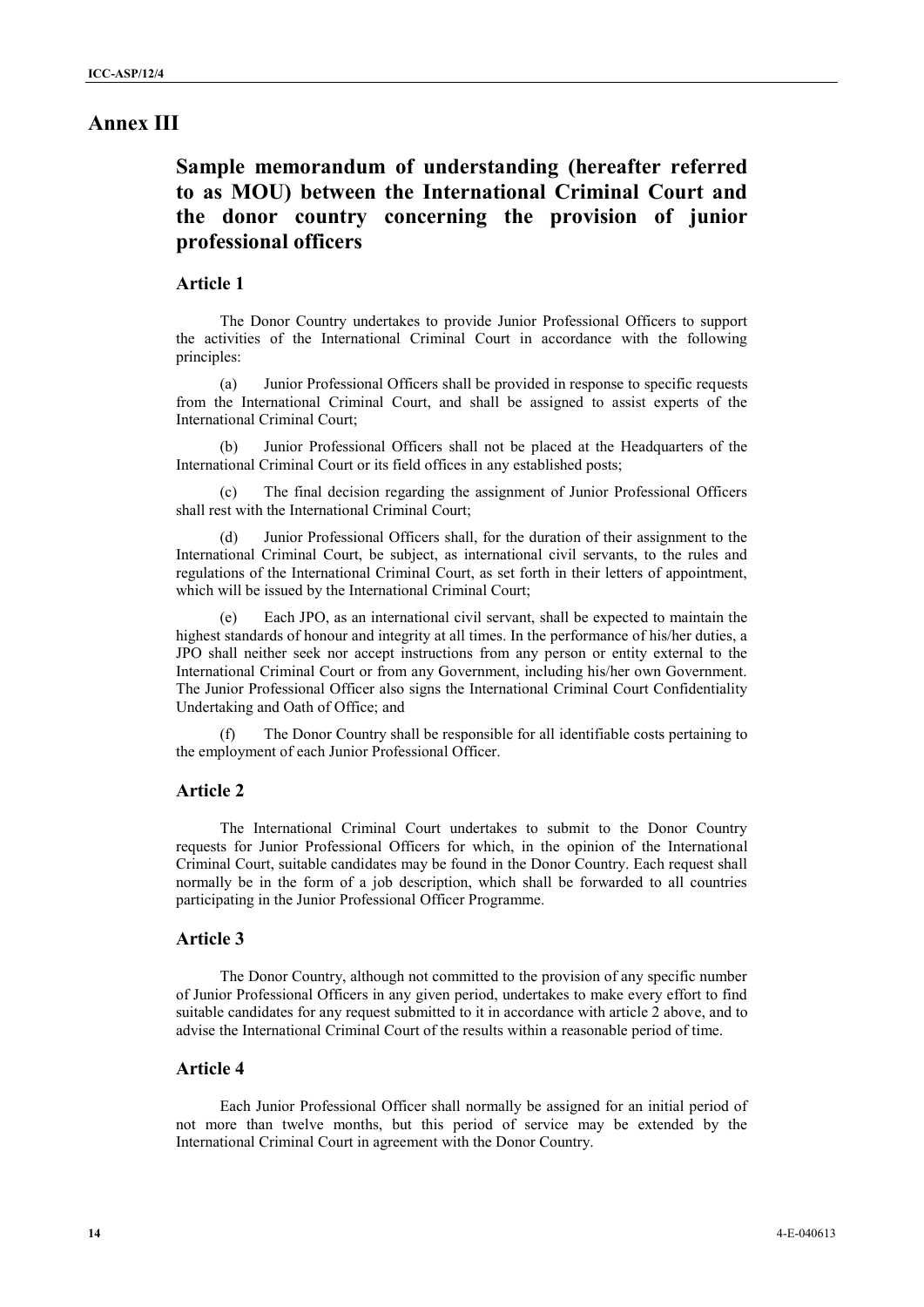### **Article 5**

The Donor Country shall provide the International Criminal Court with funds to meet all identifiable costs resulting from the employment of Junior Professional Officers under this MOU and will, on an annual basis, deposit a sum for this purpose in an account designated by the International Criminal Court (*insert account number*). Such deposit shall be in freely convertible currency. Prior to the appointment of a Junior Professional Officer or the extension of his/her assignment, an estimate of costs shall be sent to the Donor Country. No appointment shall be made until after the Donor Country has acknowledged receipt of the estimate and unless the costs thus estimated are covered by the amount deposited by the Donor Country. All deposits to and payments from the account in currencies other than US dollars will be made on the basis of the International Criminal Court's rate of exchange in effect on the date of payment. Should the sum deposited annually by the Donor Country be greater than the total amount actually expended by the Organization during a given year, the residual and uncommitted amount shall be carried over to the next year.

#### **Article 6**

The International Criminal Court shall from this account meet all expenses connected with the assignment of the Junior Professional Officers, which include:

- (a) Salaries and allowances;
- (b) Transportation to and from the duty station and related costs and allowances;

(c) Travel costs within the country or area of assignment agreed by the Donor Country;

(d) Travel to and from the duty station for dependents and related costs and allowances;

(e) Insurance of the Junior Professional Officer against sickness, disability and death as well as contributions to the International Criminal Court Joint Staff Pension Fund payable by the employing organization;

(f) Prescribed entitlements on separation from employment by the International Criminal Court;

(g) Any other identifiable but unforeseen expenses payable in accordance with the International Criminal Court Staff Regulations and Staff Rules and/or the terms of appointment of the Junior Professional Officers; and

Twelve per cent or such greater percentage as may subsequently be agreed of the total identifiable costs to cover administrative expenses for the International Criminal Court.

#### **Article 7**

Annually, as soon as audited accounts are available, and not later than 31 May, the International Criminal Court will submit to the Donor Country a statement of the financial position of the account as at 31 December of the preceding year.

#### **Article 8**

On termination of the MOU, the International Criminal Court will refund to the Donor Country any uncommitted credit balance remaining in the trust fund account, and the Donor Country will remit any amount due pursuant to article 6 above.

#### **Article 9**

In a Letter of Appointment to be given to the Junior Professional Officer, the International Criminal Court will describe the conditions of service in full detail.